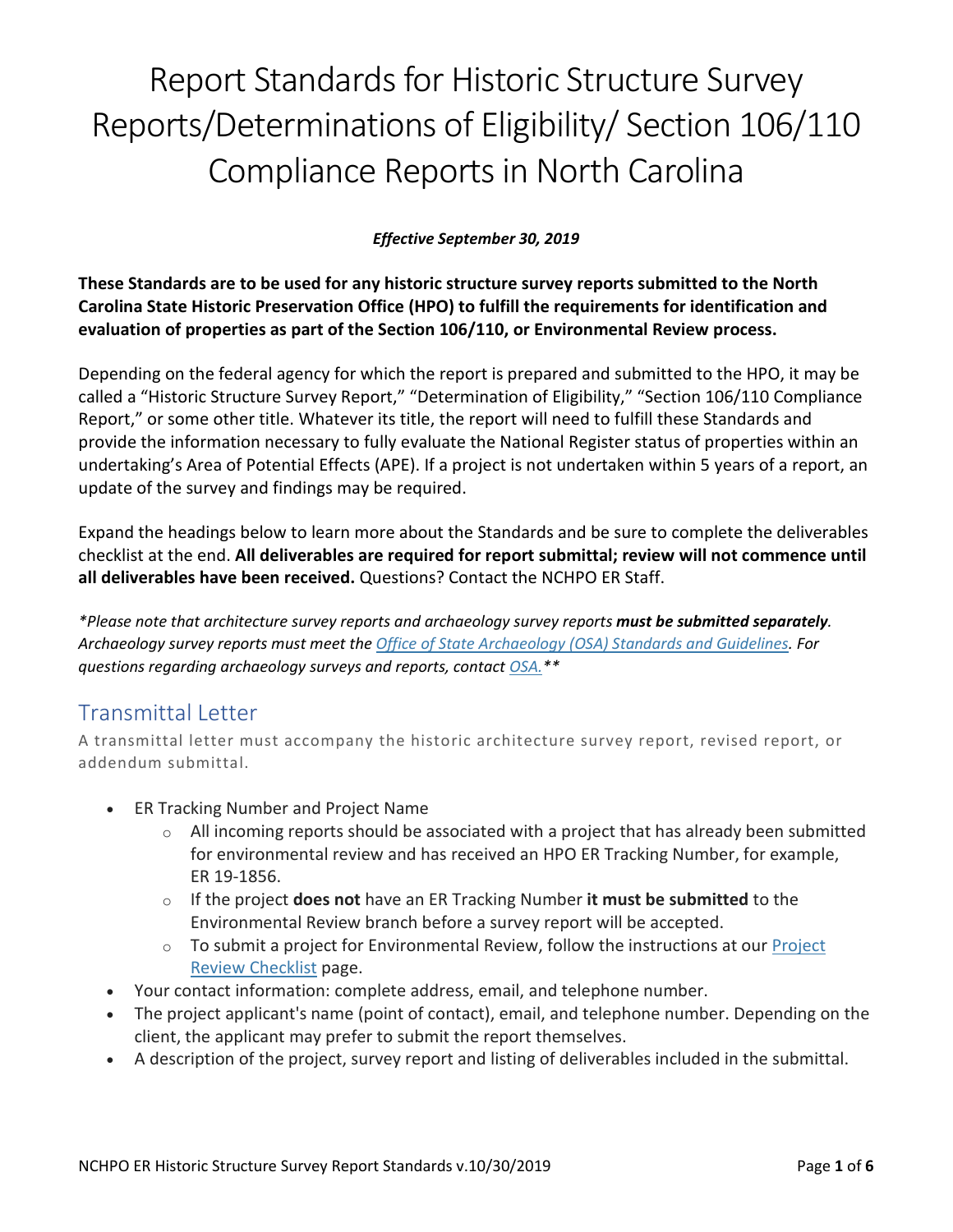## Report Text/Body

One hard copy and one digital copy (PDF only) of the survey report must be submitted for review and comment.

- Cover
	- $\circ$  The report cover should include the name of the project, its location, author(s), and date.
- Management Summary/Introduction
	- o The project or purpose of the report should be clearly defined.
	- $\circ$  A map of the APE (see mapping requirements) and description of the area should be provided.
	- $\circ$  Provide a table that lists each intensively surveyed property in the report. Table headings must include: Survey Site Number (SSN), Property Name, Evaluation (NR/DOE status) and Criteria for eligibility.
	- $\circ$  The HPO prefers that effects not be included in the survey report. Consult with ER Branch staff prior to including effects in the report.
	- $\circ$  If directed by the agency/client to include effects of the undertaking in the report, include the effect for each listed or eligible property on the table described above.
- Historic background/Context
	- $\circ$  Should include time periods and information relevant to the area and types of properties being surveyed.
	- $\circ$  At a minimum architectural context at the county level should be provided. Depending on the APE, additional more localized context may be warranted.
	- $\circ$  Architectural context will help to strengthen eligibility evaluations. Comparable properties, which are required, can be discussed in this section and referred back to in later property evaluation/assessments.
- Property Evaluations/Assessments
	- Any property 50 years old or older within the APE (typically a 0.5 mile radius unless set by the FCC for cell towers or otherwise determined through consultation with HPO) should be surveyed, assessed, and its eligibility for listing on the National Register of Historic Places evaluated.
	- $\circ$  Evaluations must be supported with discussion of no less than 2-3 comparable properties (where feasible).
	- $\circ$  Based on property type, comparable properties should be chosen from the local level first, expanded to county if needed; and, finally to the region, if finding comps proves particularly difficult. See photographs section for comparable photo instructions. The most helpful comps are ones already listed on the NRHP, determined eligible for listing (DOE), on the State Study List (SL), or designated in some way as historic.
	- o **Assessment Template Coming Soon!**

#### Mapping

GIS data should be created for all project reports and submitted in a digital database format.

- An Esri geodatabase or shapefile(s) is preferred, although other commonly used geographic vector data file types – such as KML and DXF – are acceptable.
- GIS data should be included for all individually surveyed resources (as points), surveyed districts (as polygons), boundaries of properties recommended for Determination of Eligibility (as polygons), and the APE (as a polygon).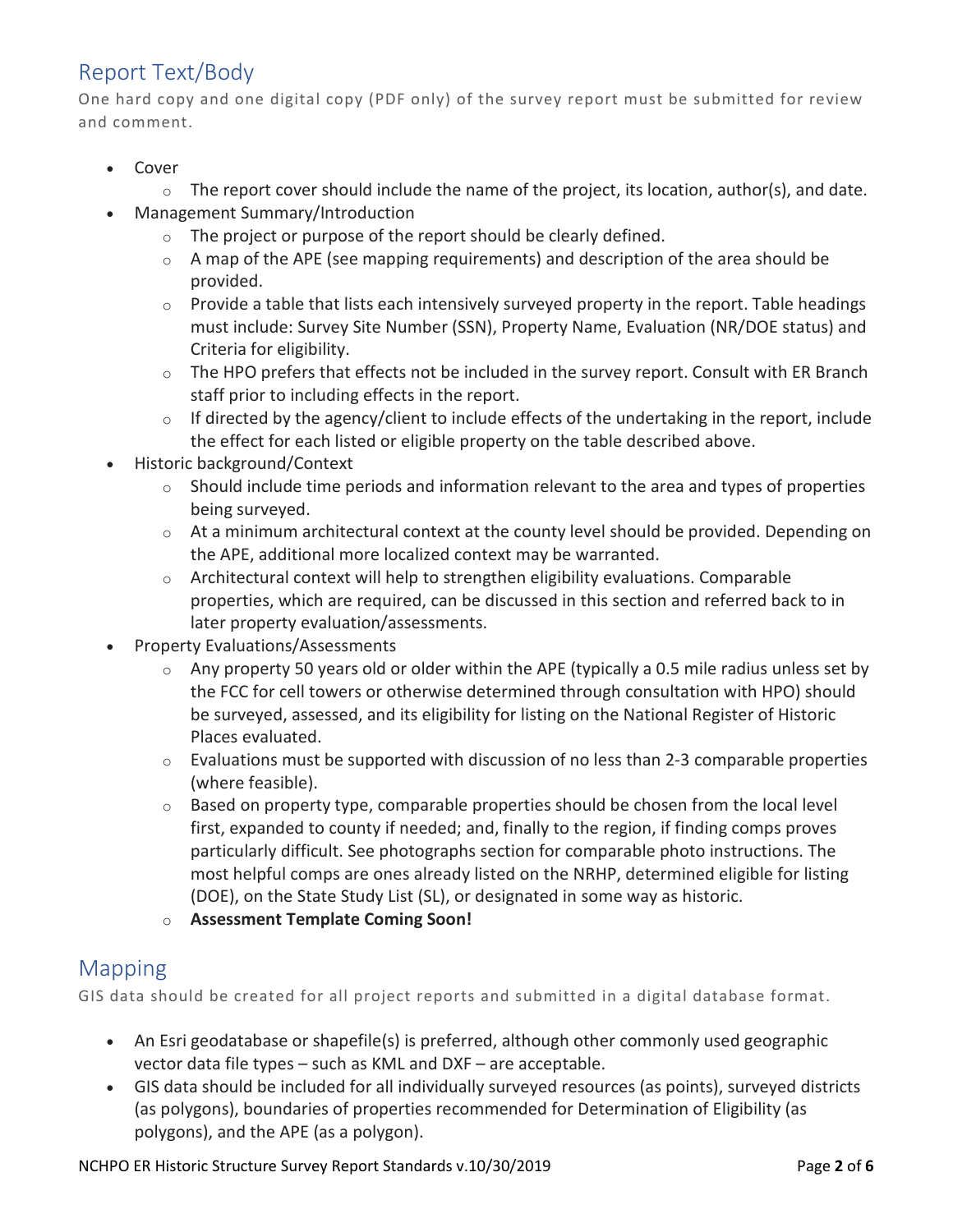- GIS attribute tables for surveyed resources and districts need not contain every field identified within the Microsoft Access Shell Database (described below). However, the tables should, at minimum, include a field containing the SSN to allow database linking.
- There are no field requirements for the APE attribute table.
- HPO prefers that GIS data be created using the WGS 1984 coordinate system or projected to the NAD 1983 North Carolina State Plane coordinate system.
- HPO will provide baseline historic resource GIS data (point and polygon locations for previously recorded individual resources and historic districts) for a given project area upon request.
- Monthly extractions of the HPO GIS datasets for the entire state are also available for download at any time from the HPO GIS Maps & Data webpage. Click the link to view our data download options. **[HPO GIS Data Downloads](https://www.ncdcr.gov/about/history/division-historical-resources/state-historic-preservation-office/gis-maps-and-data#gis-data-download)**
- Those without access to professional GIS software can use the "Annotate the Screen" tool in HPOWEB to satisfy the spatial data requirement. Click the link to view the three-part tutorial video and written instructions. **[HPO GIS Tutorial Videos](https://www.ncdcr.gov/about/history/division-historical-resources/state-historic-preservation-office/gis-maps-and-data#hpoweb-tutorial-videos)**

#### **For mapping assistance, contact Andrew Edmonds, GISP, at [andrew.edmonds@ncdcr.gov,](mailto:andrew.edmonds@ncdcr.gov) or 919-814- 6592.**

## Survey Site Forms and Database

A digital copy of the updated Survey Database data must be submitted with the report. A hard copy of each of the Survey Site forms (Property Survey Reports) created or updated during the survey must be printed from the completed database.

- Consultants for projects for which there are previously recorded properties within the APE should request a shell database to include existing database records for those properties. The consultant will update and populate existing records as well as create new records for newly recorded properties.
- Consultants for projects with no previously recorded properties and only a few newly recorded properties may use the empty generic database which can be downloaded from dropbox. Click the link for access to the generic database template. **[HPO Generic Survey Database](https://www.dropbox.com/sh/f7t2qub1skbr210/AAB5yx-EX0mzb7scuo92C0uPa?dl=0)**
- If the APE has no previously recorded properties but includes many newly recorded properties, the consultant may request a customized shell with default values for county, town, quad, road names, and other fields that may facilitate data entry.
- The populated database **MUST** be submitted with the report and include every property covered in the report.
- Click the link for full instructions for data entry, **[HPO Survey Data Entry Manual](https://files.nc.gov/ncdcr/historic-preservation-office/survey-and-national-register/NCHPOsurveyDataEntryManual-10-2009.pdf)**. At a minimum, database records shall include:
	- o The survey site number (SSN) provided by the HPO.
	- o Name (John Q. Public House, XYZ Company Building, Sweet Hope Baptist Church, etc.). If a specific name is not known, the generic property type is an acceptable alternative: House, Commercial Building, Church, Barn, etc.
	- o Street address or location
	- o List status: NR, SL, DOE SLDOE, iHD, or None. Shell databases customized for the project by the HPO will include this value for previously designated properties.
	- o A construction date or circa date (date field) and brief description (narrative summary field).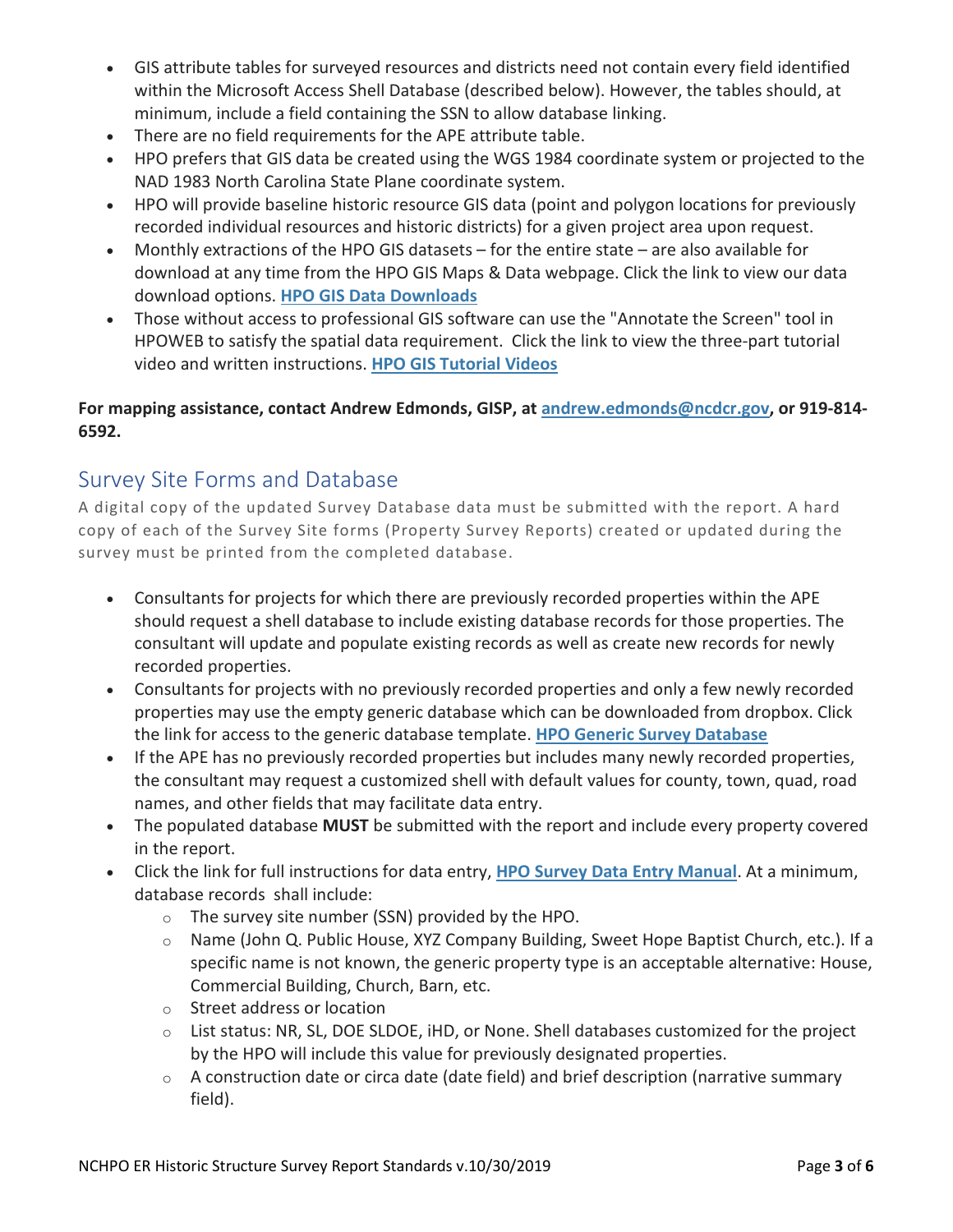- $\circ$  The "Actions" record should be completed for all properties with author's name, month and year, and ER Number/project name. Shell databases customized by the HPO for a project will include this information (except month) as default values in the Actions record.
- A Site Form, or Property Summary Report, from the database for every property, along with the digital photo proof sheet. (Multiple reports can be printed at once from the Reports section of the database menu.)
- Hard Copies must be single-sided and collated with the photo proof sheets. Site forms should **NEVER** be fastened together using staples or bound in the report unless expressly instructed to do so by HPO ER staff.

**For shell database assistance, contact Andrew Edmonds, GISP, at [andrew.edmonds@ncdcr.gov,](mailto:andrew.edmonds@ncdcr.gov) or 919-814-6592.**

## Survey Site Numbers

SSNs must be assigned to ALL properties in the report and used in the submitted database.

- When referencing SSNs, use the standard convention, two (2) letter county abbreviation and four (4) numeral property number. No spaces and include leading zero(s), such as WA0003, CD1589, or PT0258.
- To request SSNs for newly recorded properties, submit a spreadsheet with property name, address, town or vicinity, pin ID, and author's temporary ID number(s). Include a map of the identified properties with this request. Include any properties already assigned SSNs in the spreadsheet.
- All districts or neighborhoods will be assigned a SSN, if not already assigned; including expansions to existing districts.
- Properties moved from their originally recorded location require a new survey site number for the new location.
- Do not create individual site folders unless instructed to do so by HPO file room staff.

\*\*SSNs cannot be changed without the prior approval of HPO's Chandrea Burch. This is especially important, if a draft report was previously submitted to HPO\*\*

#### **For SSN or file room assistance, contact Chandrea Burch, at [chandrea.burch@ncdcr.gov,](mailto:chandrea.burch@ncdcr.gov) or 919-814- 6593.**

## Photographs

Digital photo proof sheets (printed on bright white paper; no less than 24lb weight) and the original photo files (JPEG) must be submitted for ALL properties included in the report. A Property Summary Report must be printed from the completed database to accompany the proof sheets.

- Surveyed Structure Photos
	- $\circ$  Photos used in the assessment of a structure should clearly show each elevation of the property, as well as any architectural elements or details that exhibit distinctive historic character.
	- $\circ$  Outbuildings that may contribute to a property's significance must also be documented.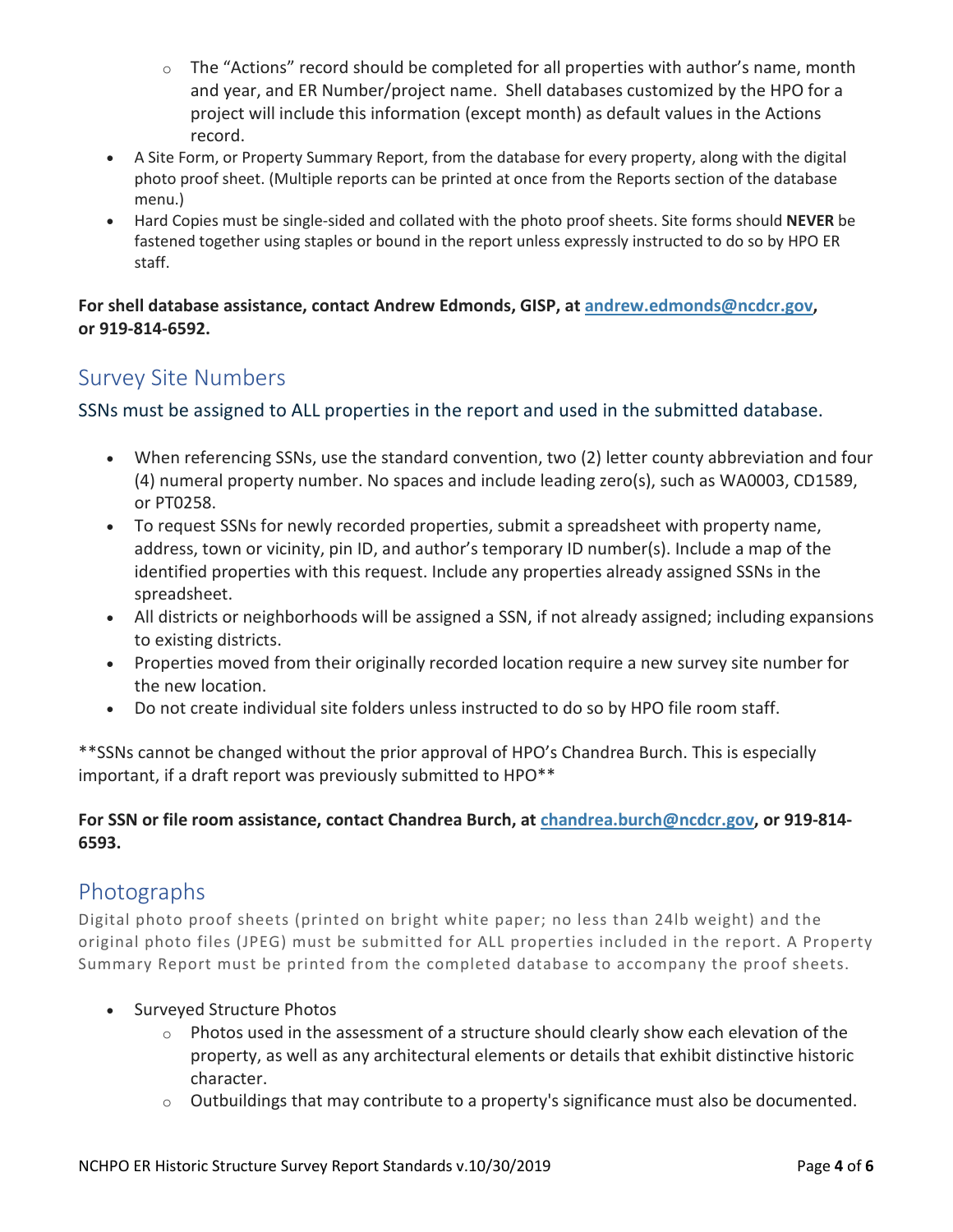- $\circ$  If the consultant is unable to access the property, photographs taken from the public right-of-way are acceptable but only if they show enough detail to make an accurate evaluation. It must also be noted in the evaluation that the surveyor was unable to access the property and therefore could not take the HPO preferred photographs.
- Comparable Properties Photos
	- o As previously discussed, comparable properties are required. Photos of these properties should be taken during survey.
	- $\circ$  Some property types may have very few comparables, which may also be an unreasonable distance away from the APE for the surveyor to travel. In general, if a comparable property is more than a county away, or at some great distance, the surveyor is not required to physically visit and record the property. They are however still required to provide recent photographs of the property. This may include images found through online map street-views, realty websites, county tax records, and others. Source and date of the photograph must be included.
- Photograph file names should be named using the format described in [HPO digital photo policy](https://www.ncdcr.gov/state-historic-preservation-office/architectural-surveys-and-national-register-historic-places-18)
- Prepare printed photo proofs sheets for each property. Submit the images for each property in separate folders on the CD. (ID0456, ID0455, ID0457, etc.). Collate photo proof sheets with printed site forms.

See Next Page for Deliverables Checklist!